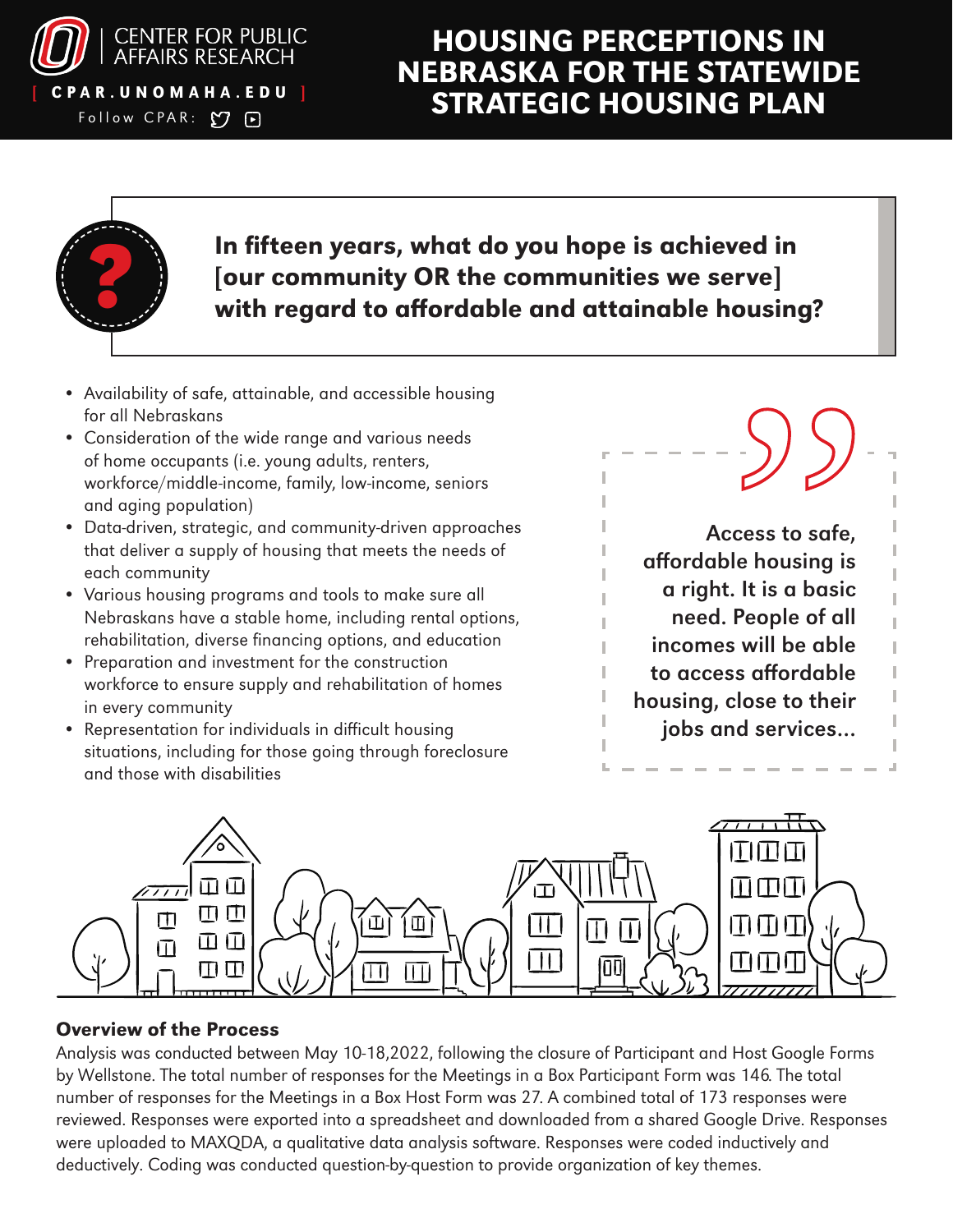

We are interested in hearing from you about your views on Nebraska's housing needs, and we are particularly interested in your opinions on your community's needs. What do you believe are the unmet housing needs in your community?

- Match community housing demands to housing supply (i.e. workforce housing, senior housing, special populations, missing middle, rental, and ownership)
- Local capacity building to ensure and plan for housing development into the future
- Rehabilitation and preservation options to improve existing homes in communities
- Ensure mobility within communities including planned development near employment clusters, shopping, and schools and/or ensure access to transportation
- Revitalize downtowns
- Consideration and investment for other factors that are important in our communities, including overall cost of living, high taxes, mental health, cost-burdened families, vulnerable populations, childcare availability, transportation, homelessness and broadband

Think outside the box. Are people interested in small homes? Are people interested in living in multi-family buildings, in which two or three duplexes, for example, are built around a common recreation area, grocery store, restaurant, etc? Are there opportunities for large extended families to rent two or three homes/apartments on a single floor/ in a single building, and pool their costs and resources? What about expandable homes those with the opportunity to open a wall and shift from two two-bedroom apartments to one four-bedroom apartment? Have we asked anyone about any of these or similar things? Supplementation<br>Are people intereste<br>e people interested in<br>indiangs, in which two for example, are buit<br>reation area, grocer<br>re there opportunities<br>dents on a single floor<br>d pool their costs and the contents



We are interested in supporting and leveraging opportunities to expand housing efforts that are already working in your community or support efforts that community members are interested in moving forward to address housing needs. What do you think is working well and could be expanded to address the housing needs in your community?

#### Specific housing programs or initiatives mentioned:

- Shot in the Arm in North Platte
- Low-Income Housing Tax Credit
- NAHTF
- Rural Workforce Housing
- Crown "rent to own"
- Free lot programs and local OOR programs
- PRR programs done with local funds
- HomeNE effort
- Rapid re-housing
- Prevention services
- Tenant assistant project through UNL Civil Law Clinic
- RentWise tenant education classes
- NeighborWorks in Lincoln
- New CDR (Community Development Resources)
- Lift Up Sarpy
- Coordinated Entry
- Community Action Partnership
- NE Best Program
- Rent to Own

I really like the Rural Workforce Housing Fund. It is working well in some places... Our area has struggled with getting anyone to apply for the funds. We are now starting to see movement and getting money out there. Continuing with this but adjusting where needed will be very beneficial. For the Rural<br>Preally like the Rural<br>Prousing Fund. It is<br>a has struggled with<br>tone to apply for the<br>We are now starting<br>wement and getting<br>but adjusting where<br>II be very beneficial.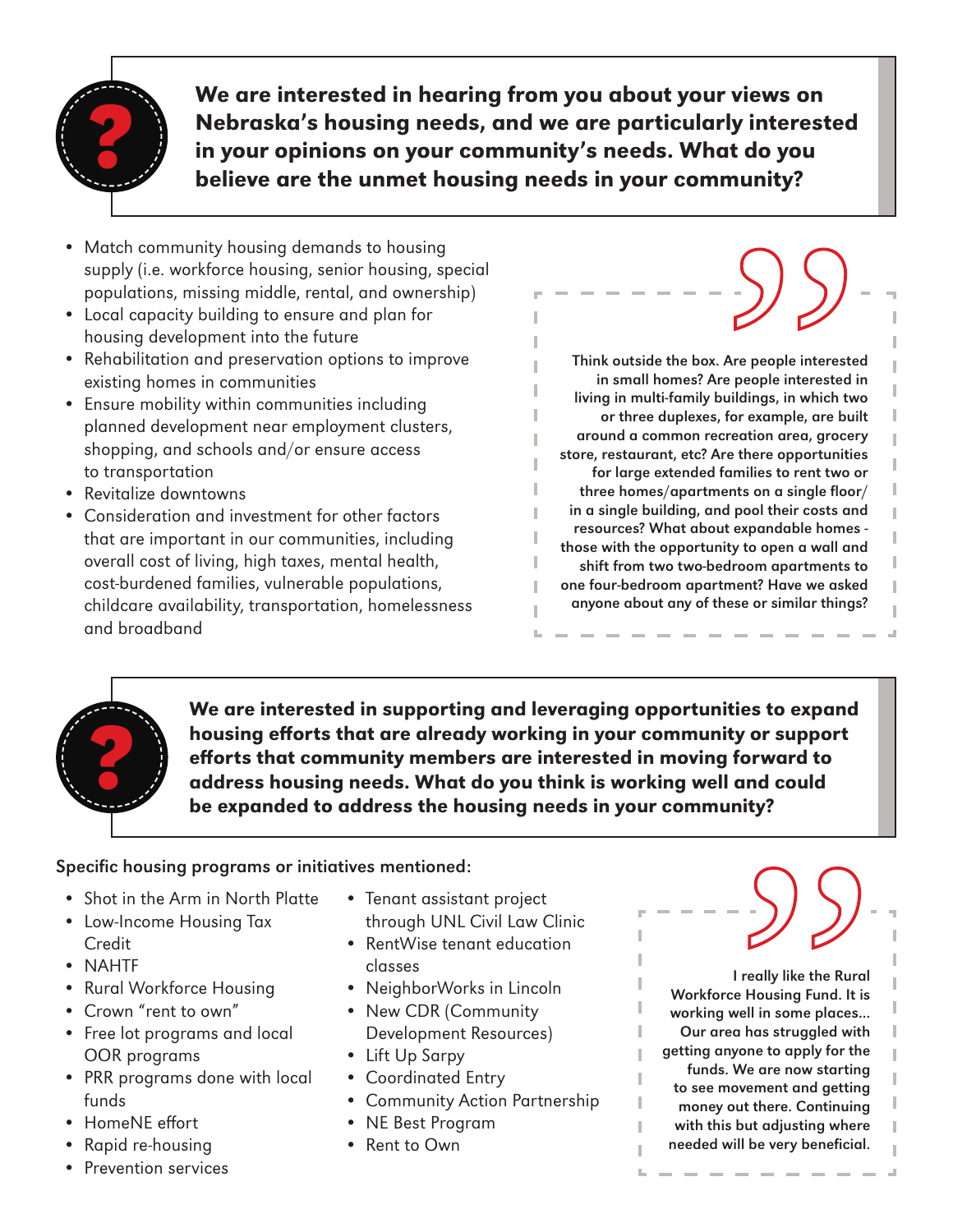

# Are there any other solutions that could have<br>an impact by providing housing that meets<br>your community needs? an impact by providing housing that meets your community needs?

- Advance public-private partnerships to support housing
- Investment and improvement districts
- Legal protections for renters
- Subsidize housing costs for contractors
- Affordable, well-maintained housing
- Availability of grants, loans, and tax credits for housing efforts across the state
- Capacity building for local communities to be more able to support the development of housing
- Bring the community together to understand housing issues

My community needs staff trained on how to determine the need, build foundation for a successful housing project, how to put together the partnerships needed, and how to administrate it once it is awarded. Small rural communities do not have the money to hire experts to train them or hire experts to run the programs. ed, build found<br>artnerships need<br>communities do run the program



What challenges or barriers are there to move the housing solutions you and your community want to move forward? AND How can the state and its resources best support the housing needs we've been discussing across the housing continuum and in your community?

- Capacity, facilitation, project assistance, and leadership to initiate and bring housing projects to fruition
- Streamline government processes, regulations, and how to apply for tools and programs
- New tools and/or legislation to increase housing supply
- Coordinated statewide planning and planning assistance for communities
- Ensure protections for vulnerable populations
- Grow public-private partnerships for housing, including with large landowners
- Investment in all aspects of communities statewide
- Lack of infrastructure to support housing development (e.g. roads)

Each time that we find a successful path forward to fund a program, the goal posts are moved. Subsequently, we are in a constant shift to meet new requirements, instead of building on proven quality home building. SOO SUBSET ON THE SUBSALET SANDWEST ON THE SUBSALET SUBSET OF THE SUBSET OF THE SUBSTRICT OF THE SUBSTRICT OF THE SUBSTRICT OF THE SUBSTRICT OF THE SUBSTRICT OF THE SUBSTRICT OF THE SUBSTRICT OF THE SUBSTRICT OF THE SUBSTR